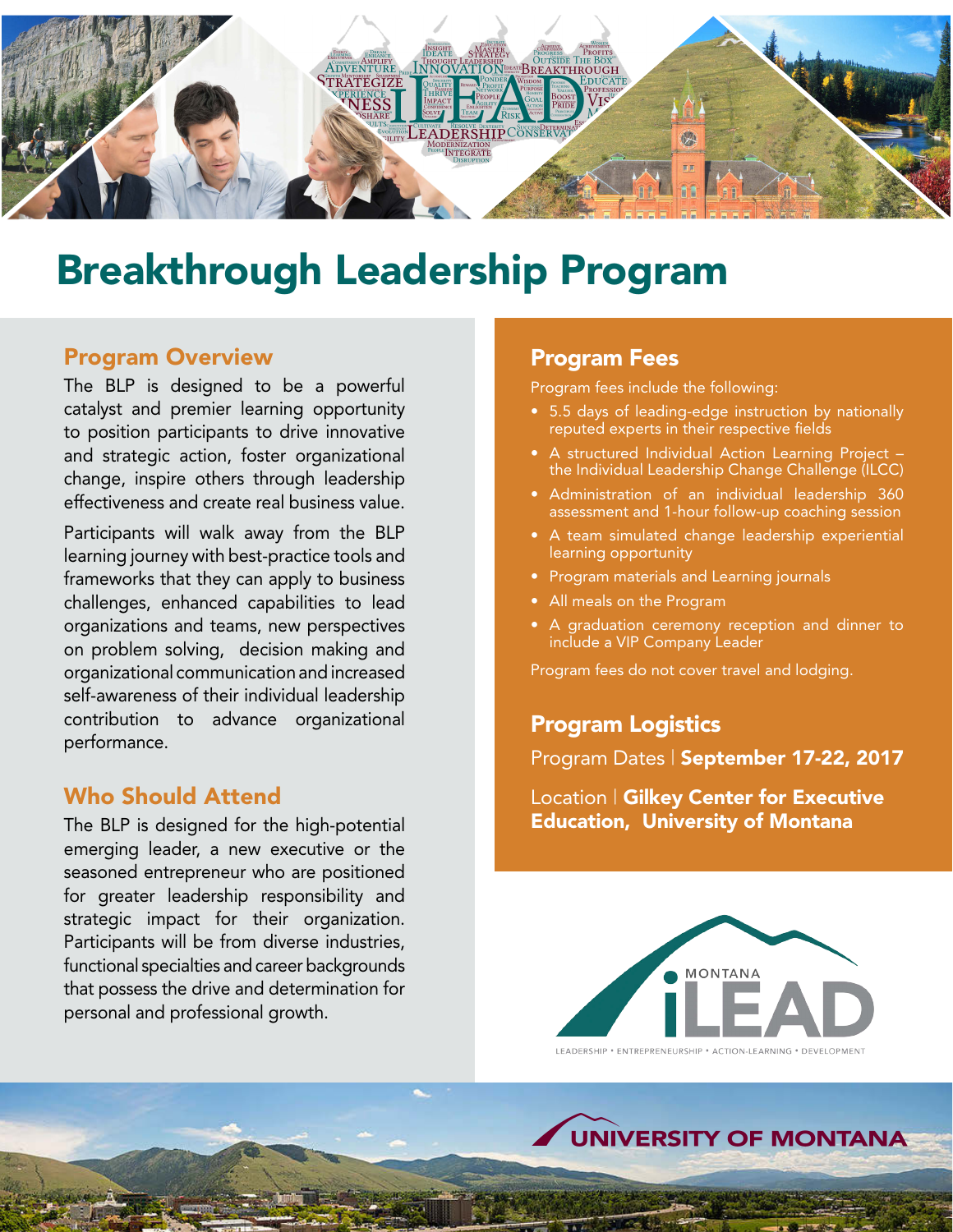## Key Content and Learning **Objectives**

#### Individual Leadership Change Challenge (ILCC)

- Undertake an ILCC of strategic importance to the organization.
- Engage with peers in a Marketplace of Ideas (MOI) ideation session to hone scope on the challenge and opportunity.
- • Build on new knowledge, perspectives received from BLP learning to problem-solve and action-plan ILCC.
- • Gain a Peer Accountability Partner to support goal achievement post BLP.
- • Consolidate learning for ILCC culminating in a MOI peer networking session and prepare for presentation to senior leadership.
- Follow-through ILCC to recommend strategic change back in the workplace.

#### Fostering Innovation & Strategic Agility as Drivers of Growth

- • Understand and apply a strategic planning framework to identify organizational strategic initiatives.
- • Prioritize these initiatives in pursuit of longer-term value and growth while balancing short-term operational requirements.
- • Develop a set of tools to undertake incremental and transformative innovation including scenario analysis, idea generation and risk assessment exercise(s) to make decisions that create real value.
- • Learn how to adopt a strategically agile mindset to adapt to a volatile, uncertain, changing and ambiguous external environment.

#### Managing Organizational Change

- Understand and apply a proven change management model.
- Appreciate and learn how to manage resistance to change in self and others.
- • Learn to align stakeholders and guide teams, selecting the right implementation tactics at the right times to successfully transform the organization.
- Apply frameworks and tools for leading change in a simulated organization in order to translate general principles into specific tactics and decisions.
- • Gain perspective and insights from executive leaders that have managed a significant change process and frame their lessons learned for ILCC.

#### Driving Customer & Stakeholder Focused Innovation

- Appreciate the power of big data for organizational innovation.
- Utilize value-drivers to address innovation from the customer's/ user's perspective.
- Understand and apply how an organization can move from a simple analysis to create deeper insights regarding customers and innovation.
- Recognize the challenges organizations face in becoming data driven, including budget challenges, personnel, and data needs.
- Influence a data-driven decision-making organizational culture, specifically aligned to new markets and stakeholder needs.

## Leading for High Performance

- Learn how to accelerate leadership during times of change.
- Understand that 'what got you here will not get you there' in organizational, team and individual development.
- • Accelerate own and team development through a talent development learning curve (the Pit of Success).
- Understand how 'you show up'. Identify micro and macro behaviors that impact leader's ability to own power and create influence.
- • Explore ways leaders create connections and distance in managing relationships.
- Define a new leadership dashboard for role as Change Leader.

#### Mastering Leadership

- • Understand individual leadership effectiveness using The Leadership Circle Profile 360 assessment that measure leadership competencies with the underlying motivating habits of thought.
- Shine a light on underlying internal assumptions that drive current behavior and have access to new choices and possibilities
- • Enhance self-awareness of your strengths, development challenges and the alignment of leader role to organizational needs.
- Receive 1-hour post BLP coaching session to better interpret assessment results and progress individual leadership development.
- Build on the ILCC action-plan with leadership effectiveness data to influence and create organizational change.

#### Mapping Strategic Networks for Success

- Understand network properties that contribute to personal and career success and how they drive advantageous outcomes.
- Map own career network identifying personal strengths and shortcomings that are preventing the strategic changes required for success.
- Create a personal network strategy to overcome common obstacles that people experience in building their career networks and incorporate action plan into ILCC project.

## Learning Community

Experience this learning journey with a diverse network of peers and share perspectives, experiences, case examples and different approaches to aid each other's personal brand for leadership success. Enjoy a spirited camaraderie that leads to deep and lasting connections.